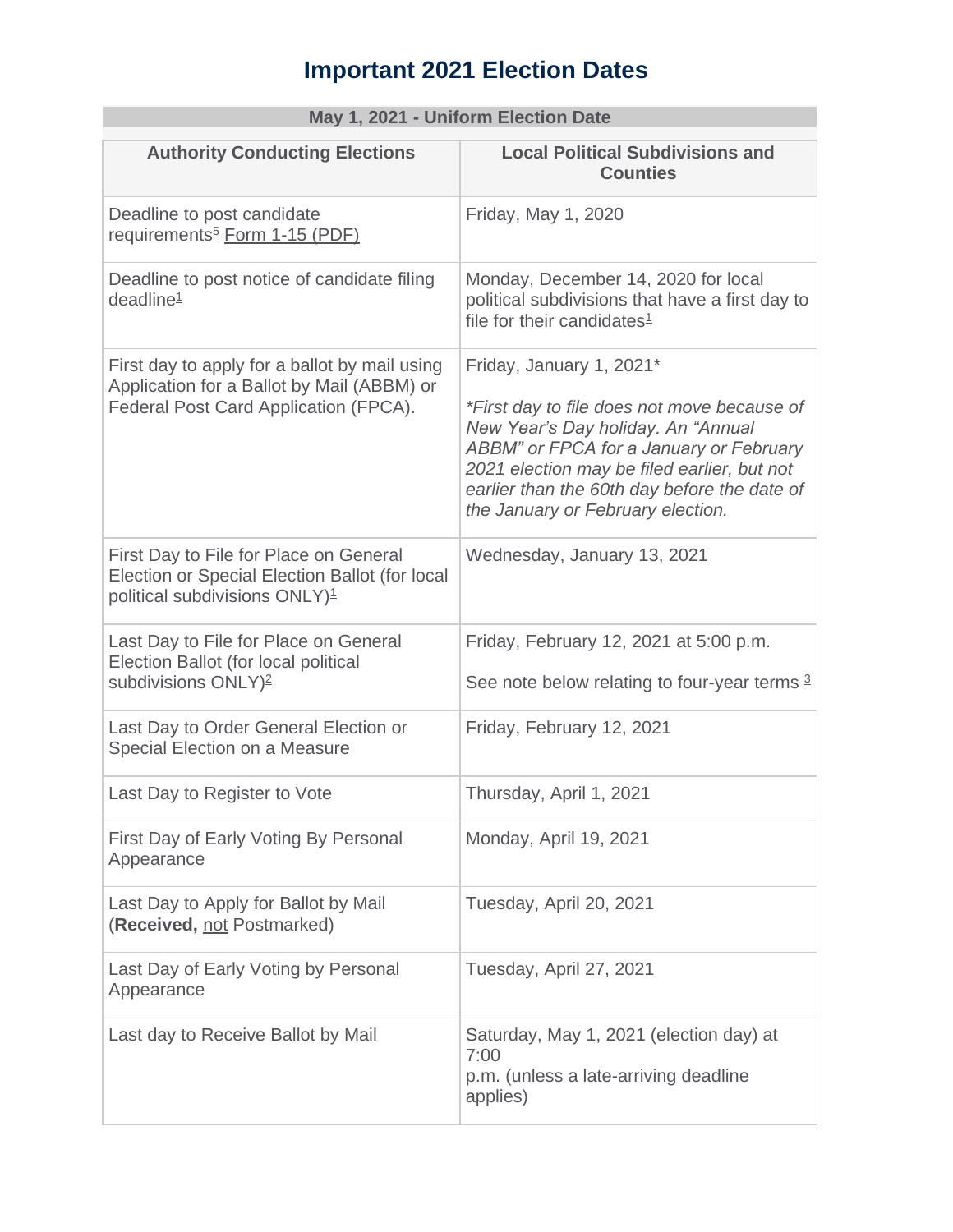| These dates are subject to changes from the 2021 legislative session.                                                                |                                                                                                                                                                                                                                                                                                 |
|--------------------------------------------------------------------------------------------------------------------------------------|-------------------------------------------------------------------------------------------------------------------------------------------------------------------------------------------------------------------------------------------------------------------------------------------------|
| <b>Authority Conducting Elections</b>                                                                                                | <b>County Elections Officer/Local political</b><br>subdivisions                                                                                                                                                                                                                                 |
| Deadline to post candidate<br>requirements <sup>5</sup> Form 1-15 (PDF)                                                              | Monday, November 2, 2020                                                                                                                                                                                                                                                                        |
| First day to apply for a ballot by mail using<br>Application for a Ballot by Mail (ABBM) or<br>Federal Post Card Application (FPCA). | Friday, January 1, 2021*<br>*First day to file does not move because of<br>New Year's Day holiday. An "Annual<br>ABBM"<br>or FPCA for a January or February 2021<br>election may be filed earlier, but not earlier<br>than the 60th day before the date of the<br>January or February election. |
| Deadline to post notice of candidate filing<br>deadline <sup>1</sup>                                                                 | Thursday, June 17, 2021 for local political<br>subdivisions that have a first day to file for<br>their candidates <sup>1</sup>                                                                                                                                                                  |
| First Day to File for Place on General<br>Election Ballot (for local political<br>subdivisions ONLY) <sup>1</sup>                    | Saturday, July 17, 2021 ("first day" does<br>not<br>move; office hours not required)                                                                                                                                                                                                            |
| Last Day to Order General Election or<br>Special Election on a Measure                                                               | Monday, August 16, 2021                                                                                                                                                                                                                                                                         |
| Last Day to File for Place on General<br>Election Ballot (for local political<br>subdivisions ONLY) <sup>2</sup>                     | Monday, August 16, 2021 at 5:00 p.m.<br>See note below relating to four-year terms 3                                                                                                                                                                                                            |
| Last Day to Register to Vote                                                                                                         | Monday, October 4, 2021                                                                                                                                                                                                                                                                         |
| First Day of Early Voting by Personal<br>Appearance                                                                                  | Monday, October 18, 2021 (17th day<br>before<br>election day falls on a Saturday, first day<br>moves to next business day)                                                                                                                                                                      |
| Last Day to Apply for Ballot by Mail<br>(Received, not Postmarked)                                                                   | Friday, October 22, 2021                                                                                                                                                                                                                                                                        |
| Last Day of Early Voting by Personal<br>Appearance                                                                                   | Friday, October 29, 2021                                                                                                                                                                                                                                                                        |
| Last day to Receive Ballot by Mail                                                                                                   | Tuesday, November 2, 2021 (election day)<br>at 7:00 p.m. (unless a late-arriving deadline<br>applies)                                                                                                                                                                                           |

**November 2, 2021 - Uniform Election Date**